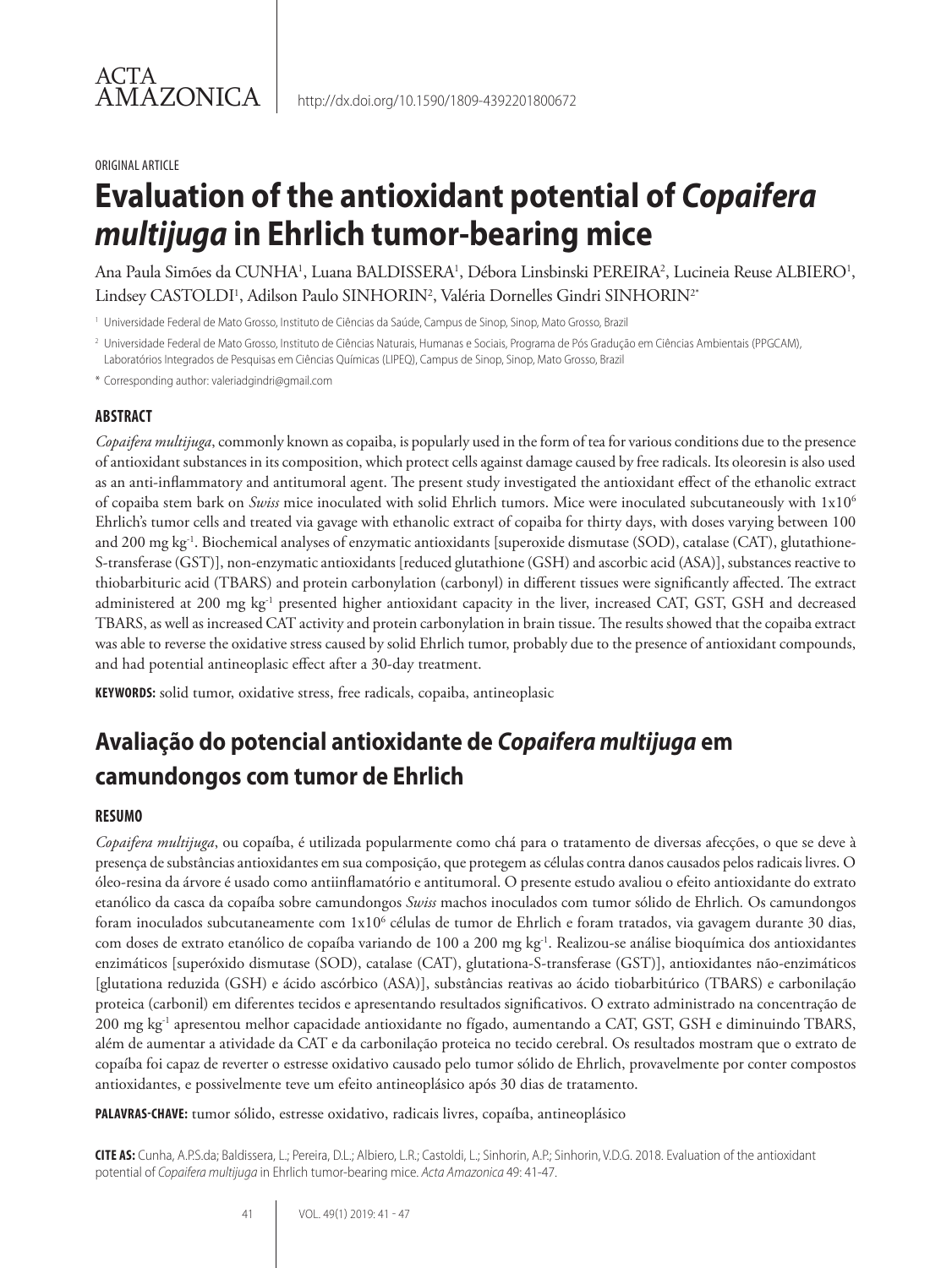

# **INTRODUCTION**

The increasing incidence of cancer in the world calls for the continuous search for new treatments that are both efficient and cause minimal side effects to normal cells. This includes the research on active components in plants, and the development of phytopharmaceuticals with anticancer activity (Loaces and Cabrera 2003).

The trees of the genus *Copaifera* are popularly known in Brazil as copaíba, with 26 species distributed throughout north and northeastern Brazil (Costa 2018). Copaiba oleoresin, which is extracted from the trunk of the tree and is rich in terpene compounds, including sesquiterpenes and diterpenes, is very popular as a medicinal plant compound in northern Brazil (Veiga and Pinto 2002; Santiago *et al.* 2015; Silva *et al.* 2017; Furtado *et al.* 2018). The oleoresin of 17 species of *Copaifera* has been chemically studied (Veiga *et al.* 2007; Gramosa *et al.* 2010; Leandro *et al.* 2012), and has been described as having anticancer activities (Gomes *et al.* 2008), antiparasitic activity against Chagas disease (Izumi *et al.* 2012), and anti-inflammatory and neuroprotective activity (Guimarães-Santos *et al.* 2012). The leaf extract has protective effects against colon carcinogenesis (Senedese *et al.* 2013), as well as antioxidant activity and neuroprotective effects (Botelho *et al.* 2015).

*Copaífera multijuga* Hayne (Fabaceae, Caesalpinoidae) is a copaíba species endemic to the Amazon region (Costa 2018; Furtado *et al*. 2018). The oleoresin of *C. multijuga* has long been explored by indigenous and traditional Amazonian peoples by tapping the trunk to obtain the exuded oleoresin, which is used as an anti-inflammatory and wound-healing agent, as an urinary antiseptic, and to treat ulcers, bronchitis and tumors (Veiga and Pinto 2002). The leaves of *C. multijuga*, which are used as tea, are rich in phenolic compounds (Pereira *et al*. 2018), including two flavonoid heterosides and 16 galloylquinic acid derivatives (Furtado *et al.* 2018), which are compounds with strong antioxidant potential. *In vitro* and *in vivo* tests have shown that the ethanolic stem bark extract of *C. multijuga* reduces tumor growth at a concentration of 200 mg kg-1 (Albiero *et al.* 2016).

Antioxidant compounds have an important role in the metabolism of oxidative stress, which has been implicated in the development of neurodegenerative diseases, epileptic seizures, aging, and the promotion of certain types of cancer (Pinent *et al.* 2006). Oxidative stress is involved in carcinogenesis due to the generation of reactive oxygen species (ROS) (Noda and Wakasugi 2000). Several human tumors, including melanoma, leukemia, gastric, prostatic, mammary and colon carcinomas, have high levels of ROS (Reuter *et al.* 2010). ROS are molecules formed during mitochondrial respiration that play important roles in cellular signaling (Kronek and Sosa-Torres 2015). They originate from endogenous or exogenous sources, and trigger biochemical

reactions which lead to the formation of new reactive molecules that are capable of attacking membranes and other cell parts (Lushchak 2014). ROS are produced naturally in our bodies through oxidative metabolic processes, important as effector mechanisms of immune system cells (Schneider and Oliveira 2004). The increased production of ROS during oxidative stress, such as the formation of superoxide and hydroxyl radicals during pathophysiological conditions, reduces the generation of antioxidant resources, unbalancing and harming healthy tissues, and leading to lipid peroxidation (Grivennikov *et al.* 2010).

The Ehrlich tumor method is an efficient tool in the evaluation of the antioxidant effect of test compounds on carcinom development in animal models is. Ehrlich's tumor is a spontaneous murine mammary adenocarcinoma adapted to ascitic form and carried in mice by serial intraperitoneal passages (Cassali *et al.* 2006; Calixto-Campos *et al.* 2013). This tumor was described for the first time by Ehrlich and Apolant (1905) and is used for testing antineoplastic drugs, cancer pain and cachexia (Calixto-Campos *et al.* 2013; Frajacomo *et al.*  2016; Albiero *et al.* 2016). The Ehrlich's tumor model is widely used in experimental cancer studies due to its versatility. It evolves into an ascitic form when inoculated by intraperitoneal route, and into a solid form when inoculated subcutaneously, and is able to grow in any type of mice (Calixto-Campos *et al.* 2013; Albiero *et al.* 2016; Frajacomo *et al.* 2016).

Considering the known presence of antioxidant compounds in *C. multijuga* leaves and bark, its traditional use for treatment of tumors in popular medicine, and the findings by Albiero *et al.* (2016) that copaiba stem bark extract was able to interfere in the development of tumor cells as well as their viability, we hypothesized that the antioxidants present in the extract (Pereira *et al.* 2018) may interfere in the generation of oxygen reactive species produced by the Ehrlich tumor. Thus, our objective was to evaluate the ethanolic extract of *C. multijuga* stem bark for possible antioxidant and antineoplasic effects on Ehrlich tumor-bearing mice using three extract concentrations.

# **MATERIAL AND METHODS**

#### **Collection and extract preparation**

Stem bark of *Copaífera multijuga* was collected from one tree in the city of Guarantã do Norte (Mato Grosso state, Brazil) (9°48'31.0''S, 54°53'18.0"W). Voucher specimens were deposited in the Herbarium of the Federal University of Mato Grosso (UFMT), Sinop *campus*, under registration number 4801. The samples were dried and milled for extraction of the ethanolic extract (Albiero *et al.* 2016) for the *in vivo* test.

#### *In vivo* **test procedures**

Male *Swiss* mice with an average weight of 45 g were obtained from the Central Animal Facility at Federal University of Mato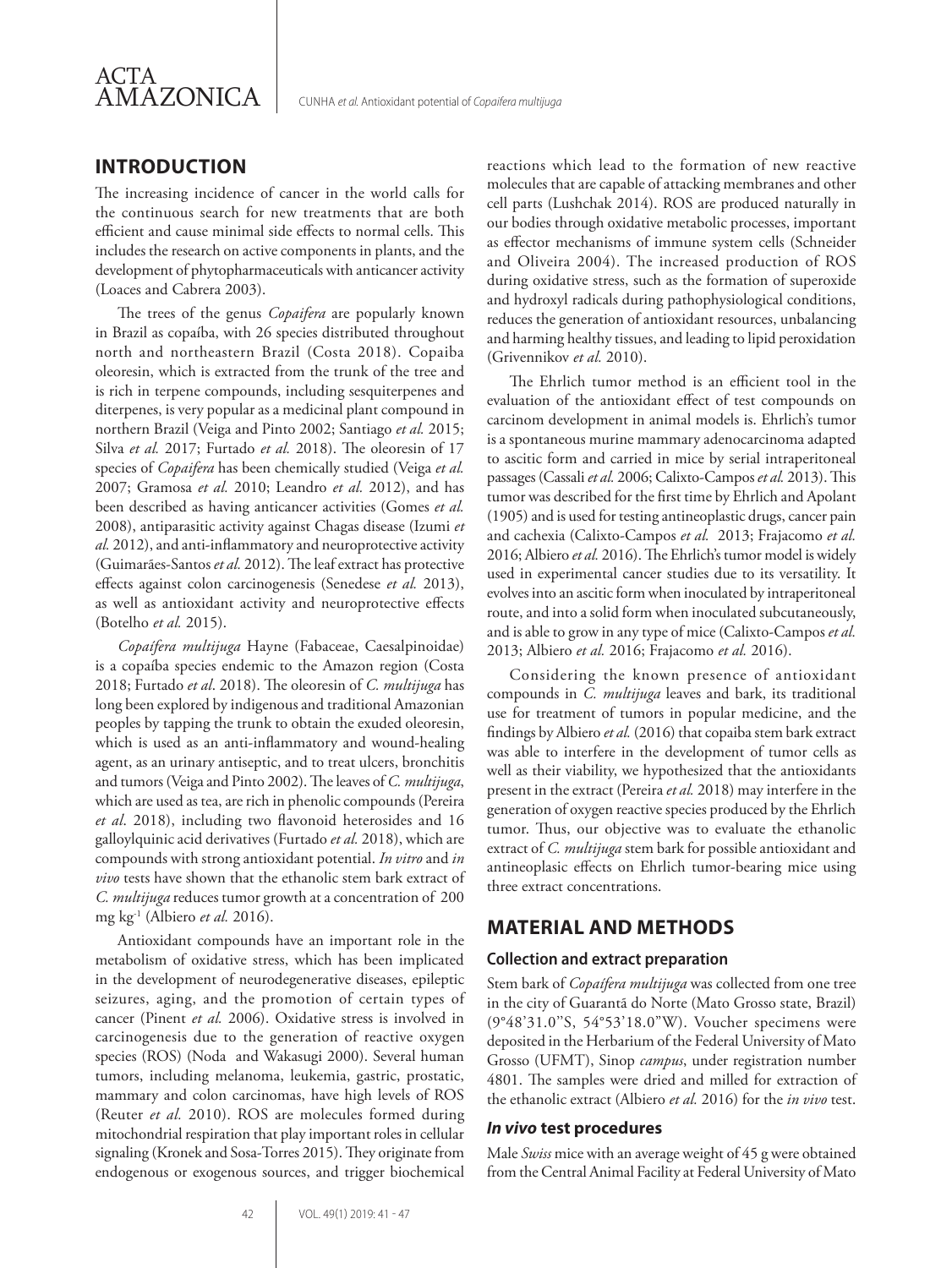Grosso (UFMT) and were kept in controlled conditions of temperature (22 ± 20 °C), relative humidity (55 ± 10%), light (12 hours light / dark), and received commercial pelleted feed (Purina, Brazil) and filtered water *ad libitum*. All procedures were conducted in accordance with the recommendations of the Brazilian College of Animal Experimentation and were approved by the Ethics Committee on Animal Use (Comitê de Ética no Uso de Animais - CEUA) of Federal University of Mato Grosso (UFMT) (CEUA Protocol nº 23108.700603/14-3).

The animals were acclimated for 14 days, and were then divided into four groups of eight animals per group. All animals were inoculated subcutaneously with  $1x10^6$  Ehrlich tumor cells. After 24 hours, the control group (C) started to receive phosphate buffer saline (PBS). Three treatment levels were determined based on Albiero *et al*. (2016). Each treatment group received 100 mg kg<sup>-1</sup>, 150 mg kg<sup>-1</sup> and 200 mg kg-1 of ethanolic extract dissolved in PBS, respectively. The solutions were administered intragastrically by gavage (100 μL/animal/day) during 30 consecutive days. After the treatment period, the animals were sacrificed by cervical dislocation and the liver, brain and kidneys were removed. The tissues were stored in an ultra-freezer at -80 °C.

Ehrlich tumor cells were kindly provided by Dr. Rondon Tosta Ramalho, from Federal University of Mato Grosso do Sul - UFMS, Brazil). Ehrlich tumors were maintained through intraperitoneal inoculation (ascitic form) in *Swiss* mice, every seven days. Tumor cell suspensions were prepared in sterile PBS to the final concentration of  $1x10<sup>7</sup>$  viable cells mL<sup>-1</sup>. Mice were inoculated subcutaneously in the right flank region (0.1 mL per animal). Viability, assessed by the Trypan Blue dye exclusion method, was always found to be at least 70%.

#### **Biochemical analyses**

In order to assess the effect of the copaíba stem bark extract on the oxidative stress produced by the Ehrlich tumors we determined the levels of up to seven biochemical parameters (enzymatic and non-enzymatic antioxidants and lipid and protein damage biomarkers).

Superoxide dismutase (SOD) activity was assessed in the liver tissue by inhibition of adrenaline oxidation, measured spectrophotometrically at 480 nm, using the UV-VIS spectrophotometer according to Misra and Fridovich (1972) and expressed as UI SOD mg protein-1. Catalase (CAT) activity was determined in liver, kidney and brain tissue according to Nelson and Kiesow (1972). The principle is based on decomposition of  $H_2O_2$  that is measured spectrophotometrically at 240 nm and expressed in μmol  $H_2O_2$  min <sup>-1</sup> mg protein<sup>-1</sup>. Glutathione-S-transferase (GST) activity was determined in the liver tissue according to Habig *et al*. (1974), the enzymatic activity was measured based on the

formation of GS-DNB adduct, and the result was expressed in μmol GS-DNB min-1 mg protein-1.

Reduced glutathione (GSH) was measured in liver, kidney and brain tissue using the colorimetric method consisting of a reaction of sulfhydryl groups developed by Sedlak and Lindsay (1968), and quantified at 412 nm. The result was expressed in μmol GSH mg protein-1 and compared to a standard GSH curve. Ascorbic acid (ASA, vitamin C) levels in the liver tissue were determined according to Roe (1954) by colorimetric method and read at absorbance of 520 nm. The result was expressed in μmol ASA g<sup>-1</sup> of tissue and compared to a standard curve of ascorbic acid.

Lipid peroxidation levels in liver tissue were evaluated according to Buege and Aust (1978) by determining the levels of substances reactive to thiobarbituric acid (TBARS). TBARS concentration was expressed in nmol MDA mg protein<sup>-1</sup> following the calibration curve for MDA. The protein carbonyl content in liver, kidney and brain was determined by spectrophotometry after DNPH derivation according to Yan *et al.* (1995), with some modifications. The total carbonyl content was assessed using a molar extinction coefficient of  $22.000 M<sup>-1</sup>$  cm<sup>-1</sup> and expressed as nmol carbonyl mg protein<sup>-1</sup>.

Protein content (except ASA) was estimated by spectrophotometry according to Bradford (1976) using bovine serum albumin as a standard. Absorbance of the samples was measured at 595 nm.

#### **Statistical analysis**

Biochemical parameters were compared among treatments and control using one-way ANOVA, followed by the *post hoc* Tukey test. The results were considered statistically significant at  $P < 0.05$ .

# **RESULTS**

In the hepatic tissue, relative to the control, there was a significant increase in SOD activity in the 150 mg kg-1 treatment (Figure 1A), CAT and GST activity in the 200 mg kg<sup>-1</sup> treatment (Figure 1B, 1C), and GSH in the 200 mg kg<sup>-1</sup> treatment (Table 1). There was no significant difference among groups in ASA levels (Table 1). There was a significant decrease in TBARS in the 200 mg kg<sup>-1</sup> treatment (Figure 1A). Protein carbonylation did not differ significantly among groups (Table 1). In renal tissue, there was a significant decrease in GSH in the 100 mg kg<sup>-1</sup> treatment in relation to the control, while CAT, ASA and carbonyl did not differ among groups (Table 2). In brain tissue, there was a significant increase in CAT activity in the 200 mg kg<sup>-1</sup> treatment, and in carbonyl in the 200 and 100 mg kg-1 treatments, all relative to the control. GSH did not vary significantly among groups (Table 3).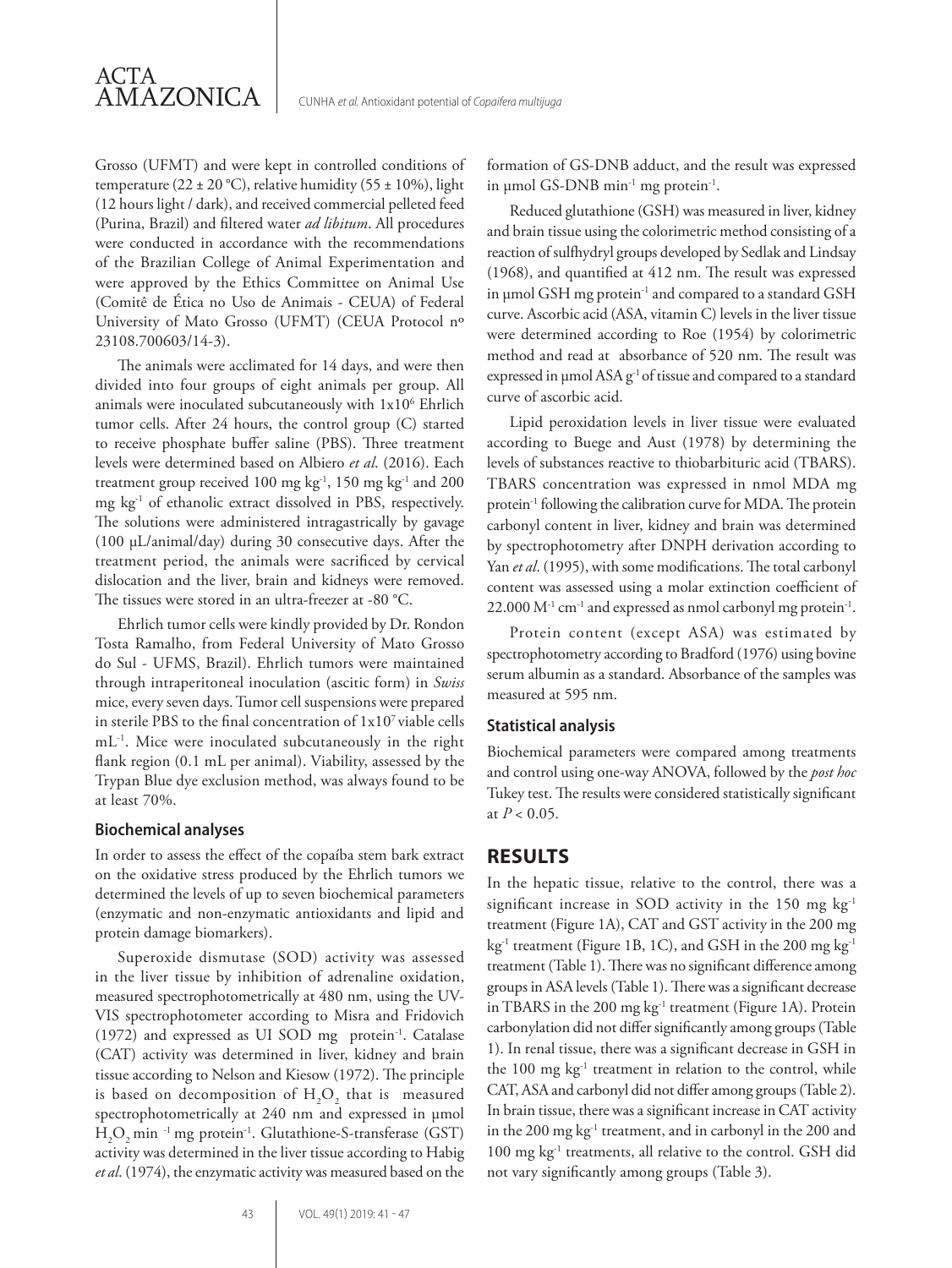

CUNHA *et al.* Antioxidant potential of *Copaifera multijuga*

**Figure 1.** Effect of different concentrations of the ethanolic extract of *Copaifera multijuga* stem bark on hepatic tissue of mice after 30 days of inoculation with Ehrlich subcutaneous carcinoma, as indicated by SOD (A), CAT (B) and GST (C). Asteriscs indicate significant differences in relation to the control according to ANOVA followed by *Tukey* test (*P* < 0.05); N = 8.

**Table 1.** Effect of different concentrations of the ethanolic extract of *Copaifera multijuga* stem bark on indicator parameters in hepatic tissue of mice after 30 days of inoculation with Ehrlich subcutaneous carcinoma. Values are the mean ± standard deviation. Asteriscs indicate significant differences in relation to the control according to ANOVA followed by *Tukey* test ( $P < 0.05$ ); N = 8.

ACTA

AMAZONICA

|                                        | GSH                                   | ASA              | <b>TRARS</b>               | CARBONYL                   |
|----------------------------------------|---------------------------------------|------------------|----------------------------|----------------------------|
| Treatments                             | (umol GSH                             | (µmol ASA        | (nmol MDA                  | (nmol carbonyl             |
|                                        | mg protein <sup>-1</sup> )            | $q^{-1}$ tissue) | mg protein <sup>-1</sup> ) | mg protein <sup>-1</sup> ) |
| Control                                | $420.7 + 88.52$                       | $1.254 + 0.17$   | $1.175 + 0.29$             | $4.600 \pm 0.80$           |
| $100 \text{ mg} \text{ kg}^{-1}$       | $452.2 \pm 80.11$                     | $1.250 \pm 0.07$ | $0.952 + 0.14$             | $5.134 \pm 0.89$           |
| $150 \,\mathrm{mg} \,\mathrm{kg}^{-1}$ | $359.8 + 65.67$                       | $1.095 \pm 0.14$ | $1.060 + 0.23$             | $4.189 \pm 0.64$           |
| $200 \,\mathrm{mg} \,\mathrm{kg}^{-1}$ | $616.4 \pm 130.60$ * $1.230 \pm 0.09$ |                  | $0.847 \pm 0.13*$          | $5.551 \pm 1.21$           |
|                                        |                                       |                  |                            |                            |

**Table 2.** Effect of different concentrations of the ethanolic extract of *Copaifera multijuga* stem bark on indicator parameters in renal tissue of mice after 30 days of inoculation with Ehrlich subcutaneous carcinoma. Values are the mean ± standard deviation. Asteriscs indicate significant differences in relation to the control according to ANOVA followed by *Tukey* test ( $P < 0.05$ ); N = 8.

|                                        | <b>CAT</b>                 | GSH                     | ASA               | CARBONYL                   |
|----------------------------------------|----------------------------|-------------------------|-------------------|----------------------------|
| Treatments                             | (umol min-1                | (umol GSH mg            | (umol ASA         | (nmol carbonyl             |
|                                        | mg protein <sup>-1</sup> ) | protein <sup>-1</sup> ) | $q^{-1}$ tissue)  | mq protein <sup>-1</sup> ) |
| Control                                | $15.86 \pm 2.04$           | $184.6 + 31.76$         | $0.9163 + 0.15$   | $8.580 + 1.75$             |
| $100 \text{ mg} \text{ kg}^{-1}$       | $14.93 \pm 3.00$           | $134.1 + 28.39*$        | $0.8688 + 0.15$   | $7.630 \pm 1.62$           |
| $150 \,\mathrm{mg} \,\mathrm{kg}^{-1}$ | $16.40 \pm 1.81$           | $162.4 \pm 39.94$       | $0.8313 + 0.12$   | $8.257 + 1.54$             |
| $200 \text{ mg} \text{ kg}^{-1}$       | $16.60 \pm 1.16$           | $140.6 \pm 27.43$       | $0.9025 \pm 0.11$ | $9.088 \pm 1.08$           |

**Table 3.** Effect of different concentrations of the ethanolic extract of *Copaifera multijuga* stem bark on indicator parameters in brain tissue of mice after 30 days of inoculation with Ehrlich subcutaneous carcinoma. Values are the mean ± standard deviation. Asteriscs indicate significant differences in relation to the control according to ANOVA followed by *Tukey* test ( $P < 0.05$ ); N = 8.

| Groups                                 | C AT<br>$(\mu \text{mol min}^{-1} \text{mg})$<br>protein <sup>-1</sup> ) | <b>GSH</b><br>(µmol GSH mg<br>protein <sup>-1</sup> ) | CARBONYL<br>(nmol carbonyl mg<br>protein <sup>-1</sup> ) |
|----------------------------------------|--------------------------------------------------------------------------|-------------------------------------------------------|----------------------------------------------------------|
| Control                                | $1.224 + 0.30$                                                           | $452.8 + 98.35$                                       | $4.348 \pm 0.89$                                         |
| $100 \,\mathrm{mg} \,\mathrm{kg}^{-1}$ | $1.610 \pm 0.36$                                                         | $448.5 \pm 109.70$                                    | $6.503 \pm 1.57$ *                                       |
| $150 \,\mathrm{mg} \,\mathrm{kg}^{-1}$ | $1.513 + 0.30$                                                           | $440.2 + 95.55$                                       | $3.648 \pm 0.73$                                         |
| $200 \,\mathrm{mg} \,\mathrm{kg}^{-1}$ | $2.156 \pm 0.14*$                                                        | $423.1 \pm 42.61$                                     | $6.092 + 1.57*$                                          |

#### **DISCUSSION**

Several human tumors present high levels of reactive oxygen species (ROS) (Reuter *et al.* 2010). Although, ROS are produced naturally in the body through oxidative metabolic processes, they are also important as effector mechanisms of the cells of the immune system (Schneider and Oliveira 2004). In this context, the immune system is activated through the inoculation of mice with Ehrlich tumor. The continuous production of free radicals during metabolic processes has led to the development of many antioxidant defense mechanisms to limit and prevent cell damage (Vasconcelos *et al.* 2014). The antioxidants present in the *C. multijuga* stem bark extract (Pereira *et al.* 2018) may be interfering in the generation of oxygen reactive species produced by the Ehrlich tumor.

SOD is considered one of the most important enzymes in the antioxidant process (Ighodaro and Akinloye 2017). In Ehrlich ascitic tumor-bearing mice a decrease in the activitiy of SOD, CAT and GSH occurs, as well as an increase in malondialdehyde levels, the end product of lipid peroxidation (Samudrala *et al.* 2015). In our study, the copaiba extract at 150 mg kg-1 was able to reverse the oxidative stress caused by the Ehrlich tumor, increasing SOD activity in the liver. At 200 mg kg-1 the activity of CAT and GST increased, and TBARS decreased. The increased activity of these enzymes in presence of oxidative stress is an adaptive response, aiming at detoxifying the organism of oxygen free radicals and prevent damage to macromolecules (Ballesteros *et al.* 2009). The ethanolic extract of *C. multijuga* stem bark is rich in antioxidants, containing a high concentration  $(250 \text{ mg kg}^{-1})$ of total phenols and flavonoids, more specifically phenolic compounds in the form of tannins (Pereira *et al.* 2018). Rajeshwar *et al.* (2005) obtained similar results with mice inoculated intraperitoneally with 2x10<sup>6</sup> Ehrlich tumor cells and treated for 14 days with 125 and 250 mg kg-1 methanolic extract of *Mucuna pruriens* (Fabaceae).

Our results for increased CAT activity in the liver are in accordance with Ali *et al.* (2015), who observed an increase of CAT in the liver and blood of tumor-inoculated mice fed grape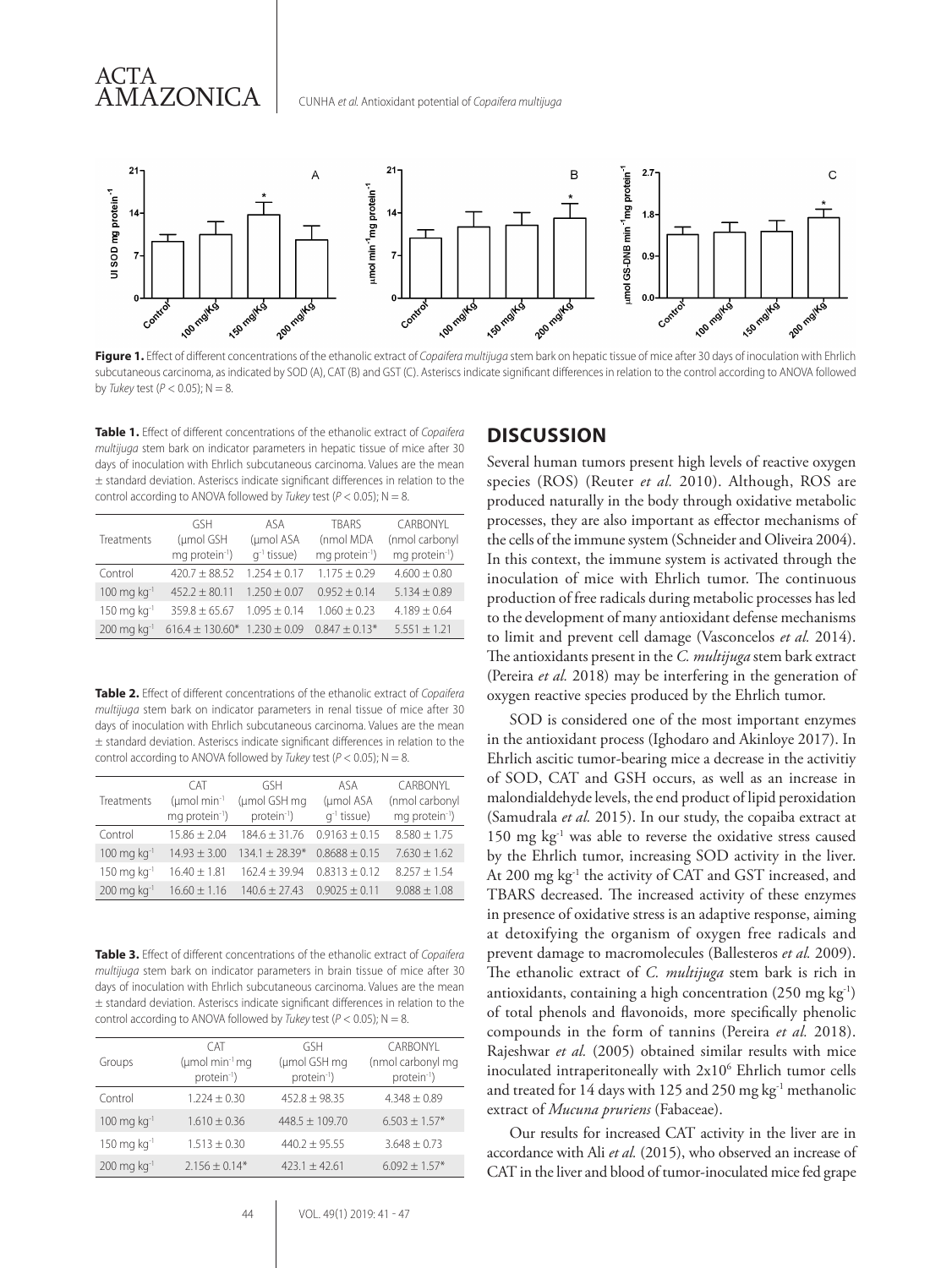bark and seed supplemented diet for 30 days. This supports our results, suggesting that copaiba bark extract, when administered for 30 days, has a positive effect on the damage generated by Ehrlich tumor, probably by helping to remove ROS.

GST is the enzyme responsible for the xenobiotic detoxification of the organism, and promotes protection against electrophilic compounds and oxidative stress products (Nathiya and Nandhini 2014). Our results for increased GST activity agree with Bhattacharya *et al.* (2011), who inoculated mice intraperitoneally with 2x10<sup>6</sup> Ehrlich tumor cells and treated them for 9 days with 5 and 10 mg kg<sup>-1</sup> ethanolic extract of *Trichosanthes dioica* root, showing that this dose was one of the most effective against oxidative stress generated by tumor growth, increasing both CAT and GST.

GSH is the only non-protein thiol and an important non-enzymatic antioxidant in the process of keeping the body in homeostasis against free radicals and detoxifying xenobiotics, and performs an important role as coenzyme to GST and glutathione peroxidase (GPx) (Goulart *et al.* 2007). Although GSH decreased in renal tissue with lowest extract concentration, the increase of GSH in hepatic tissue at 200 mg kg-1 of extract suggests that, at the highest concentration tested, the copaiba extract might have a protective effect, probably due to its high concentration of tannins (Pereira *et al.* 2018), which can interfere positively with some antioxidants in the liver. Ali *et al.* (2015) also observed an increase of GSH in hepatic tissue.

Lipid peroxidation (TBARS) occurs through malondialdehyde, a physiological acetaldehyde produced by the decomposition of unsaturated lipids from the metabolism of arachidonic acid, and its excess can lead to tissue damage, in addition to the carbonylation of proteins, that can form carbonyl compounds, a general marker used to prove the severe oxidation of proteins (Sellés *et al.* 2016). The decrease in TBARS in hepatic tissue in the  $200$  mg  $\text{kg}^{-1}$  treatment indicated that there was no increase in lipid peroxidation, and the extract reduced the damage caused by the tumor. Ali *et al*. (2015) and Bhattacharya *et al.* (2011) also observed a decrease in lipid peroxidation in hepatic tissue. Protein carbonylation was not altered in the liver and kidney in our study. Although carbonylation increased in brain tissue at the lowest and highest treatment dose, the increase in CAT in the brain suggests that the extract compounds may act to some extent to protect against damage in this tissue.

Overall, our results suggest that the treatment with copaiba stem bark extract is able to reverse the pro-oxidant effect induced by the Ehrlich tumor, improving the antitumor immune response, supporting the results of Samudrala *et al.* (2015) and Albiero et al. (2016), who showed that the ethanolic extract of copaiba bark is able to reduce the viability of Ehrlich tumor cells *in vitro*, as well as their development *in vivo*.

The cellular proliferation of tumors is inversely proportional to lipid peroxidation and is involved in the decrease of GPx and GST activity (Das *et al.* 2014). The decrease in TBARS and the increase in GST in the liver of mice treated with 200 mg kg-1 of copaiba thus indicates that this dose was effective in hepatic tissue, as it affected most of the evaluated parameters. Decreased SOD, CAT, and tumor-related GSH concentrations are considered malignant transformation markers (Kavitha and Manoharan 2006), therefore our results for GSH and CAT in the 200 mg kg<sup>-1</sup> treatment equaly suggest that the copaiba extract protected the animals from the damage by the Ehrlich tumor at the highest test dose.

Albiero *et al.* (2016) used the same experimental model and found reduced tumor growth in mice treated with copaiba extract at a concentration of 200 mg  $kg<sup>-1</sup>$ . The same study also evaluated *ex vivo* cytokine production in ConA or SACstimulated spleen cell culture supernatants, resulting in an increase of IL-12p70, TNF-α and IFN-γ in mice treated for seven days with the 200 mg kg<sup>-1</sup> copaiba ethanolic extract, demonstrating a proinflammatory profile in response to the immune system against the tumor. Our results support these authors in that copaiba stem bark extract contains compounds that act as biological response modifiers.

# **CONCLUSIONS**

Our results showed that a concentration of 200 mg kg<sup>-1</sup> of ethanolic extract of *Copaifera multijuga* stem bark administered during 30 days had significant effects on some biomarkers of oxidative stress in *in vivo* models inoculated with Ehrlich tumor cells, suggesting that this plant part contains substances capable of reducing the damage generated by free radicals. This is the first study to evaluate the pharmacological potential of *C. multijuga* stem bark extract. Future research should further explore the phytochemical potential of *C. multijuga* stem bark compounds.

# **ACKNOWLEDGMENTS**

The authors express their gratitude to Coordenação de Aperfeiçoamento de Pessoal de Nível Superior (CAPES) and Fundação de Amparo à Pesquisa do Estado de Mato Grosso (FAPEMAT) for granting scholarships to D. L. Pereira and A. P. S. Cunha, respectively.

#### **REFERENCES**

- Albiero, L.R.; Nery, E.F.; Dalazen, J.C.; Kelly, T.O.; Pereira, D.L.; Sinhorin, V.D.G.; Kaneno, R.; Castoldi, L. 2016. Ethanolic extracts of *Copaifera multijuga* inhibits the subcutaneous growth of Ehrlich carcinoma is Swiss mice. *Journal of Pharmacy and Biological Sciences*, 11: 30-38.
- Ali, A.A.; El-din, N.K.B.; Abou-el-magd, R.F. 2015. Antioxidant and hepatoprotective activities of grape seeds and skin against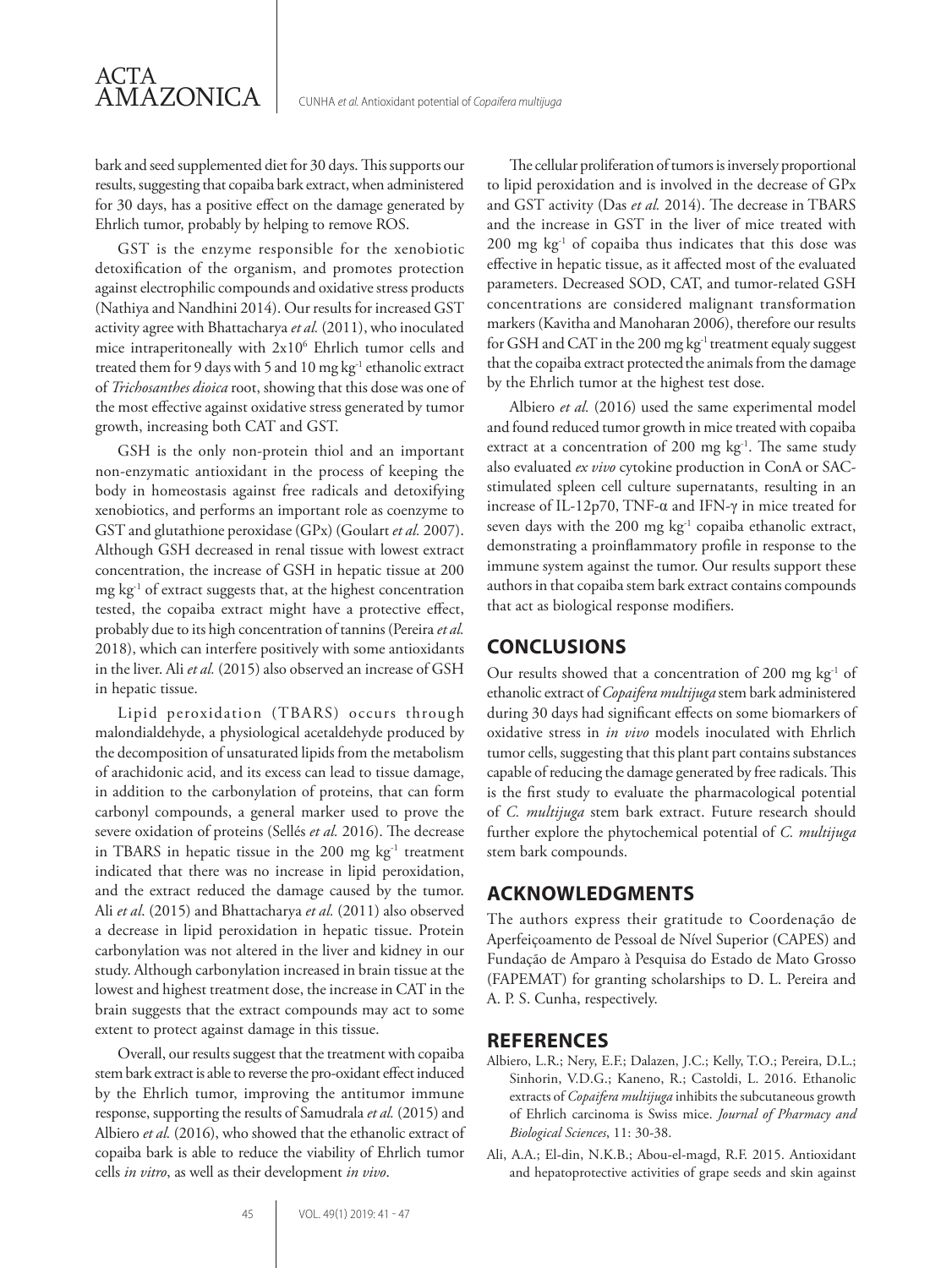Ehrlich solid tumor induced oxidative stress in mice. *Egyptian Journal of Basic and Applied Sciences*, 2: 98-109.

Ballesteros, M.L; Wunderlin, D.A.; Bistoni, M.A. 2209. Oxidative stress responses in different organs of *Jenynsia multidentata* exposed to endosulfan. *Ecotoxicology and Environmental Safety*, 72: 199-205.

ACTA

AMAZONICA

- Bhattacharya, S.; Prasanna, A.; Majumdar, P.; Suresh-Kumar, R.B.; Haldar, P.K. 2011. Antitumor efficacy and amelioration of oxidative stress by *Trichosanthes dioica* root against Ehrlich ascites carcinoma in mice*. Pharmaceutical Biology*, 49: 927–935.
- Botelho, J.R.S.; Santos, A.G.; Araújo, M.E.; Braga, M.E.M.; Gomes-Leal, W.; Carvalho Junior, R.N.M.; Meireles, A.A.; Oliveira, M.S. 2015. Copaíba (*Copaifera sp*.) leaf extracts obtained by  $\text{CO}_2$  supercritical fluid extraction: Isotherms of global yield, kinetics data, antioxidant activity and neuroprotective effects. *Journal of Supercritical Fluids*, 98: 167-171.
- Bradford, M.M. 1976. A rapid and sensitive method for the quantification of microgram quantities of protein utilizing the principle of protein-dye binding. *Analytical Biochemistry*, 72: 248-254.
- Buege, J.A.; Aust, S.D. 1978. Microsomal lipid peroxidation. *Methods in Enzymology*, 52: 302-309.
- Calixto-Campos, C.; Zarpelon, A.C.; Corrêa, M.; Cardoso, R.D.R.; Pinho-Ribeiro, F.A.; Cecchini, R.; *et al*. 2013. The Ehrlich's tumor induces pain-like behavior in mice: a novel model of cancer pain for pathophysiological studies and pharmacological screening. *Biomedical Research International*, 2013: 1 -12.
- Cassali, G.D.; Silva, A.E.; Santos, F.G.A. 2006. Marcadores de proliferação celular na avaliação do crescimentodo tumor sólido e ascítico de Ehrlich. *Arquivo Brasileiro de Medicina Veterinária e Zootecnia*, 58: 658-661.
- Costa, J.A.S. 2018. *Copaifera in* Flora do Brasil 2020 em construção. Jardim Botânico do Rio de Janeiro. (http://reflora.jbrj.gov.br/ reflora/floradobrasil/FB22895). Accessed on 23 Aug 2018.
- Das, M.K.; Mukkanti, K.; Rao, G.S.; Sahu, P.K.; Silpavathi, L. 2014. Evaluation of antitumor and antioxidant potential of a polyherbal extract on Ehrlich's ascites carcinoma xenografted mice. *Journal of Pharmacy and Nutrition Sciences*, 4: 20-26.
- Ehrlich, P.; Apolant, H. 1905. Beobachtungen über maligne Mausetumoren. *Berliner klinische Wochenschrift*, 42: 871-874.
- Frajacomo, F.T.T.; Padilha, C.S.; Marinello, P.C.; Guarnier, F.A.; Cecchini, R.; Duarte, J.A.R.; Deminice, R. 2016. Solid Ehrlich carcinoma reproduces functional and biological characteristics of cancer cachexia. *Life Sciences*, 162: 47-53.
- Furtado, R.A.; de Oliveira, P.F.; Senedese, J.M.; Ozelin, S.D.; de Souza, L.D.R.; Leandro, L.F.; *et al*. 2018. Assessment of toxicogenetic activity of oleoresins and leaves extracts of six *Copaifera* species for prediction of potential human risks. *Journal of Ethnopharmacology*, 221: 119-125*.*
- Gomes, N.M.; Rezende, C.M.; Fontes, S.P.; Hovell, A.M.; Landgraf, R.G.; Matheus, M.E.; Pinto, A.C.; Fernandes, P.D. 2008. Antineoplasic activity of *Copaifera multijuga* oil and fractions against ascitic and solid Ehrlich tumor. *Journal of Ethnopharmacology*, 119: 179-184.
- Goulart, M.O.F.; Vasconcelos, S.M.L.; Moura, J.B.F.; Benfato, M.S.; Manfredini, V.; Kubota, L.T. 2007. Espécies reativas

de oxigênio e nitrogênio, antioxidantes e marcadores de dano oxidativo em sangue humano: principais métodos analíticos para sua determinação. *Química Nova*, 30: 1323-1338.

- Gramosa, N.V.; Silveira, E.R.; Cavalcanti, B.C.; Ferreira, J.R.; de Oliveira, F.S.; Rao, V.S.; Costa-Lotufo, L.V.; de Moraes, M.O.; Pessoa, C. 2010. Chemistry and pharmacology of *Copaifera langsdorffii* Desf.: an overview. In: Awaad, A.S.; Govil, J.N.; Singh, V.K. (Ed.). *Recent Progress in Medicinal Plants*, *v. 27* (*Drug Plants I*). Studium Press LLC, Houston, p.235–260.
- Grivennikov, S; Greten, FR; Karin, M. 2010. Immunity, inflammation, and cancer. *Cell*, 140: 883-899.
- Habig, W.H.; Pabst, M.J.; Jacoby, W.B. 1974. Glutathione S-transferase, the first enzymatic step in mercapturic acid formation. *Journal of Biological Chemistry*, 249: 7130-7139.
- Ighodaro, O.M.; Akinloye, O.A. 2017. First line defence antioxidants-superoxide dismutase (SOD), catalase (CAT) and glutathione peroxidase (GPX): Their fundamental role in the entire antioxidant defence grid. *Alexandria Journal of Medicine,*  https://doi.org/10.1016/j.ajme.2017.09.001.
- Izumi, E.; Ueda-Nakamura, T.; Veiga Jr., V.F.; Pinto, A.C.; Nakamura, C.V. 2012. Terpenes from Copaifera demonstrated *in vivo* antiparasitic and synergic activity. *Journal of Medicinal Chemistry,* 55: 2994-3001.
- Kavitha, K.; Manoharan, S. 2006. Anticarcinogenic and antilipidperoxidative effects of *Tephrosia purpurea* (Linn) pers. In 7, 12-dimethyl benz (a) anthracene (DMBA) induced hamster buccal pouch carcinoma. *Indian Journal of Pharmacology*, 38: 185–189.
- Kroneck, P.M.H.; Sosa-Torres, M.E. 2015. Sustaining Life on Planet Earth: Metalloenzymes Mastering Dioxygen and Other Chewy Gases. *Metal Ions in Life Sciences*, 15: 1-12
- Leandro, L.M.; Vargas, F.S.; Barbosa, P.C.S.; Neves, J.K.O.; Silva, J.A.; Veiga, J.R.; VF. 2012. Chemistry and biological activities of terpenoids from copaiba (Copaifera spp.) oleoresins. *Molecules*, 17: 3866-3889.
- Loaces, D.L.; Luis, I.R.; Cabrera, G.S. 2003. Descubrimiento y desarrollo de agentes anticancerígenos derivados de plantas medicinales. *Revista Cubana Plantas Medicinales*, 8.
- Lushchak, V.I. 2014. Free radicals, reactive oxygen species, oxidative stress and its classification. *Chemico-Biological Interactions*, 224: 164–175.
- Misra, H.P.; Fridovich, I. 1972. The role of superoxide anion in the auto-oxidation o epinephrine and a simple assay for superoxide dismutase. *Journal Biological Chemistry*, 247: 3170–3175.
- Nathiya, S.; Nandhini, A. 2014. Evaluation of antioxidant effect of Salacia oblonga against aluminum chloride induced visceral toxicity in albino rats. *International Journal of Basic & Clinical Pharmacology*, 3: 315-319.
- Nelson, D.P.; Kiesow, L.A. 1972. Enthalphy of decomposition of hydrogen peroxide by catalase at 25 °C (with molar extinction coefficients of H2 O2 solution in the UV). *Analytical Biochemistry*, 49: 474–478.
- Noda, N.; Wakasugi, H. 2000. Cancer and oxidative stress, *Japan Medical Association Journal*, 11: 1571-1574.